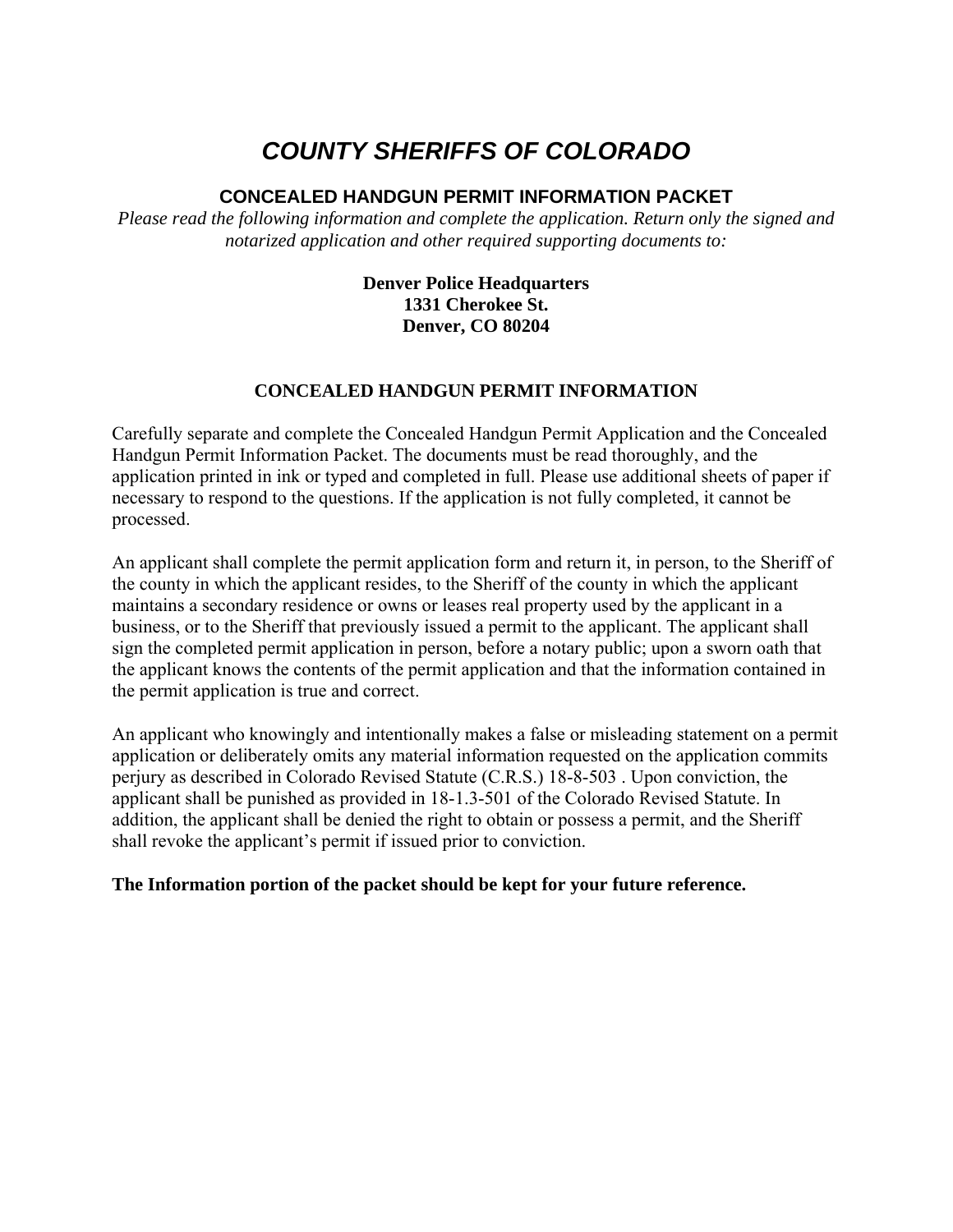#### **In addition to the completed application form (last page of packet), you must submit:**

· A \$152.50 processing fee in the form of a cashier's check or money order, made payable to the "**Denver Police Department**". This fee pays for forms, ID cards, local criminal history checks, and other administrative costs.

· Identification: (Colorado Driver's License, Colorado ID Card or Military ID Card and Duty Orders)

· Documentary evidence demonstrating competence with a handgun as specified in section 18- 12-203 (1) (h) of the Colorado Revised Statute. (see TRAINING REQUIREMENTS SECTION for further details)

Proof of Residency: Lease agreement, mortgage statement or property tax statement. **Fingerprints and photographs may be taken at the time the applicant submits the application.** If you have any questions concerning the application process, please call

### **720-913-6836**.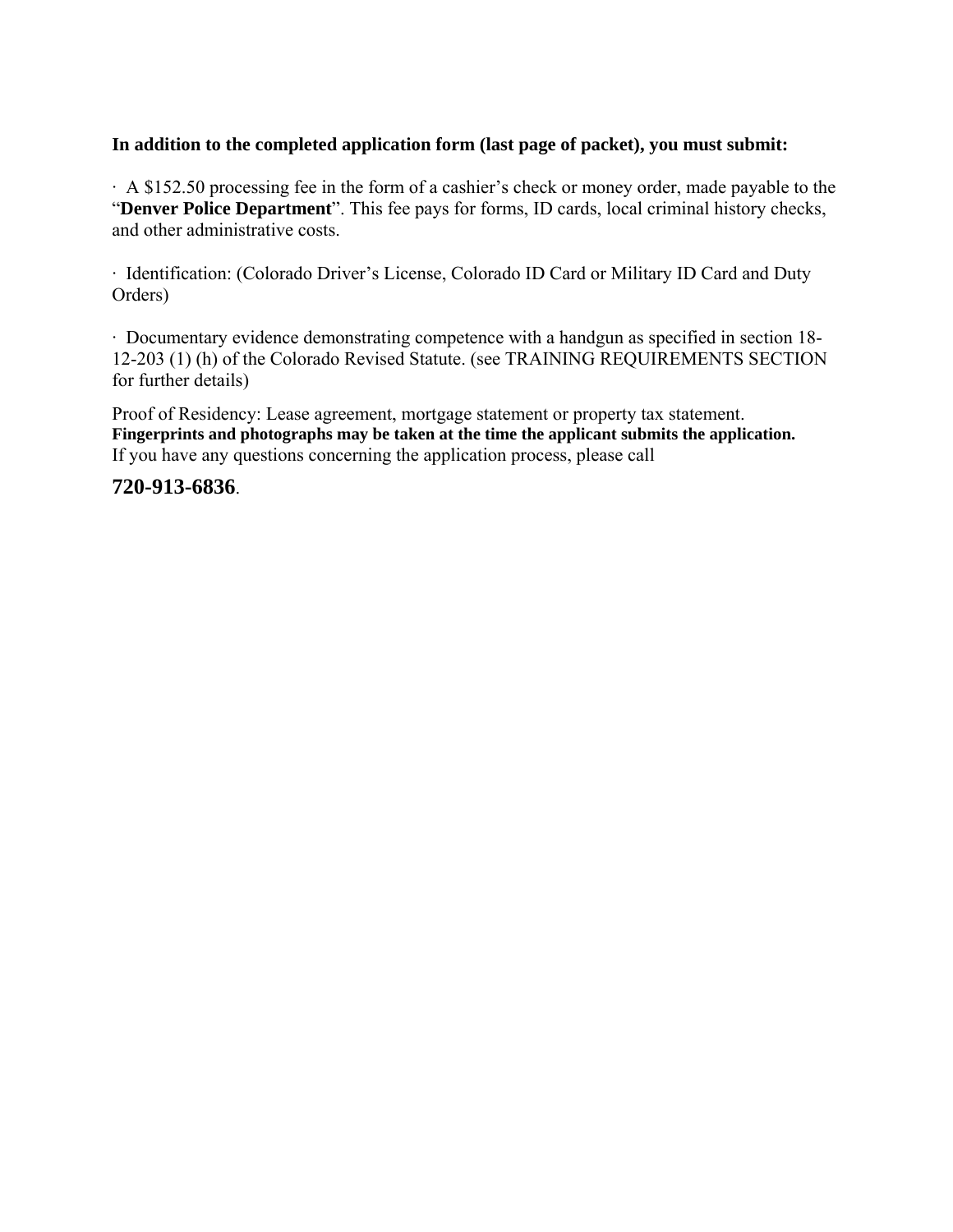#### *C.R.S. DEFINITIONS*

*18-12-202.2 "CERTIFIED INSTRUCTOR" MEANS AN INSTRUCTOR FOR A FIREARMS SAFETY COURSE WHO IS CERTIFIED AS A FIREARMS INSTRUCTOR BY:* 

*(a) A COUNTY, MUNICIPAL, STATE OR FEDERAL LAW ENFORCEMENT AGENCY; (b) THE PEACE OFFICER STANDARDS AND TRAINING BOARD CREATED IN SECTION 24-31-302, C.R.S.; (c) A FEDERAL MILITARY AGENCY; OR* 

*(d) A NATIONAL NONPROFIT ORGANIZATION THAT CERTIFIES FIREARMS INSTRUCTORS, OPERATES NATIONAL FIREARMS COMPETITIONS, AND PROVIDES TRAINING, INCLUDING COURSES IN PERSONAL PROTECTION, IN SMALL ARMS SAFETY, USE, AND MARKSMANSHIP.* 

#### *18-12-202.3 "CHRONICALLY AND HABITUALLY USES ALCOHOLIC BEVERAGES TO THE EXTENT THAT THE APPLICANT'S NORMAL FACULTIES ARE IMPAIRED" MEANS:*

*(a) THE APPLICANT HAS AT ANY TIME BEEN COMMITTED AS AN ALCOHOLIC PURSUANT TO SECTION 25-1-310 OR 25-1-311, C.R.S.; OR* 

*(b) WITHIN THE TEN-YEAR PERIOD IMMEDIATELY PRECEDING THE DATE ON WHICH THE PERMIT APPLICATION IS SUBMITTED, THE APPLICANT:* 

- *(I) HAS BEEN COMMITTED AS AN ALCOHOLIC PURSUANT TO SECTION 25-1-308 OR 25-1-309, C.R.S.; OR*
- *(II) (II) HAS HAD TWO OR MORE ALCOHOL-RELATED CONVICTIONS UNDER SECTION 42-4-1301 (1) OR (2),C.R.S. OR A LAW OF ANOTHER STATE THAT HAS SIMILAR ELEMENTS, OR REVOCATION RELATED TO MISDEMEANOR, ALCOHOL-RELATED CONVICTIONS UNDER SECTION 42-2-126, C.R.S., OR A LAW O ANOTHER STATE THAT HAS SIMILAR ELEMENTS.*

*18-12-202.4 "HANDGUN" MEANS A HANDGUN AS DEFINED IN SECTION 18-12-101 (1) (e.5); EXCEPT THAT THE TERM DOES NOT INCLUDE A MACHINE GUN AS DEFINED IN SECTION 18-12-101 (1) (g).* 

#### *18-12-202.5 "HANDGUN TRAINING CLASS" MEANS:*

*(a) A LAW ENFORCEMENT TRAINING FIREARMS SAFETY COURSE;* 

*(b) A FIREARMS SAFETY COURSE OFFERED BY A LAW ENFORCEMENT AGENCY, AN INSTITUTION R ORGANIZATION OR FIREARMS TRAINING SCHOOL, THAT IS OPEN TO THE GENERAL PUBLIC AND IS TAUGHT BY A CERTIFIED INSTRUCTOR; OR* 

*(c) A FIREARMS SAFETY COURSE OR CLASS THAT IS OFFERED AND TAUGHT BY A CERTIFIED* 

#### *INSTRUCTOR.*

*18-12-202.6 "PERMIT" MEANS A PERMIT TO CARRY A CONCEALED HANDGUN ISSUED PURSUANT TO THE PROVISIONS OF THIS ARTICLE 12 OF TITLE 18; EXCEPT THAT "PERMIT" DOES NOT INCLUDE A TEMPORARY EMERGENCY PERMIT ISSUED PURSUANT TO SECTION 18-12-209.* 

*18-12-202.7 "SHERIFF" MEANS THE SHERIFF OF A COUNTY, OR HIS OR HER DESIGNEE, OR THE OFFICIAL WHO HAS THE DUTIES OF A SHERIFF IN A CITY AND COUNTY, OR HIS OR HER DESIGNEE.* 

*18-12-202.8 "TRAINING CERTIFICATE" MEANS A CERTIFICATE, AFFIDAVIT, OR OTHER DOCUMENT ISSUED BY THE INSTRUCTOR, SCHOOL, CLUB, OR ORGANIZATION THAT CONDUCTS A HANDGUN TRAINING CLASS THAT EVIDENCES AN APPLICANT'S SUCCESSFUL COMPLETION OF THE CLASS REQUIREMENTS.*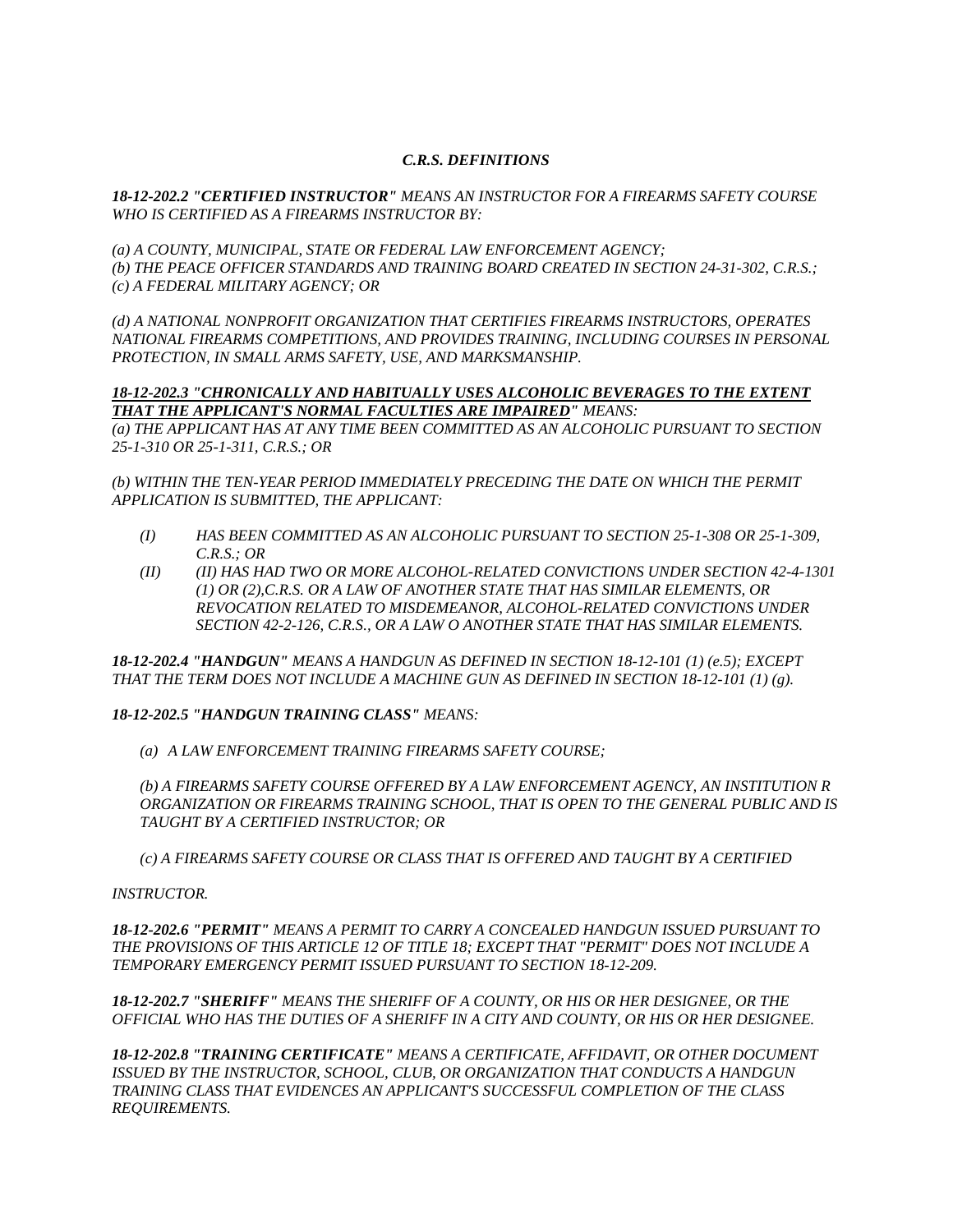#### **PURPOSE**

The purpose of the application is to ensure the following are met:

· To protect the safety of both the public and the permit holder, by reasonably ensuring that the licensee is mentally and physically capable of the proper conduct while handling a handgun.

· To provide a reasonable assurance that a person so licensed is knowledgeable in the use of firearms and is informed of the statutory restrictions on such use of firearms.

· To prevent the licensing of persons who are prohibited by law from the possession of such firearms.

### **APPLICATION CRITERIA**

The application packet is to be read thoroughly and the application printed or typed and completed in full. Upon completion, the application is to be delivered to the Sheriff of the County or City and County in which the applicant resides, to the Sheriff of the County or City and County in which the applicant maintains a secondary residence or owns or leases real property used by the applicant in a business, or to the Sheriff that previously issued a permit to the applicant for processing. Only an original application will be accepted.

The applicant must meet the following criteria:

·

- Is a legal resident of the State of Colorado. A person, who is a member of the Armed Forces and is stationed pursuant to permanent duty station orders at a military installation in this state, and a member of the person's immediate family living in Colorado, shall be deemed to be a legal resident of the State of Colorado.
- Is twenty-one years of age or older or is at least 18 years of age if seeking a temporary, emergency permit.
- Is not ineligible to possess a firearm pursuant to section  $18-12-108$  or Federal Law.
- Has not been convicted of perjury under section 18-8-503, in relation to information provided or deliberately omitted on a permit application.
- · Does not chronically and habitually use alcoholic beverages to the extent that the applicant's normal faculties are impaired.
- · Is not an unlawful user of or addicted to a controlled substance as defined in section 18- 18-102(5). Whether an applicant is an unlawful user of or addicted to a controlledsubstance shall be determined as provided in Federal Law and Regulations.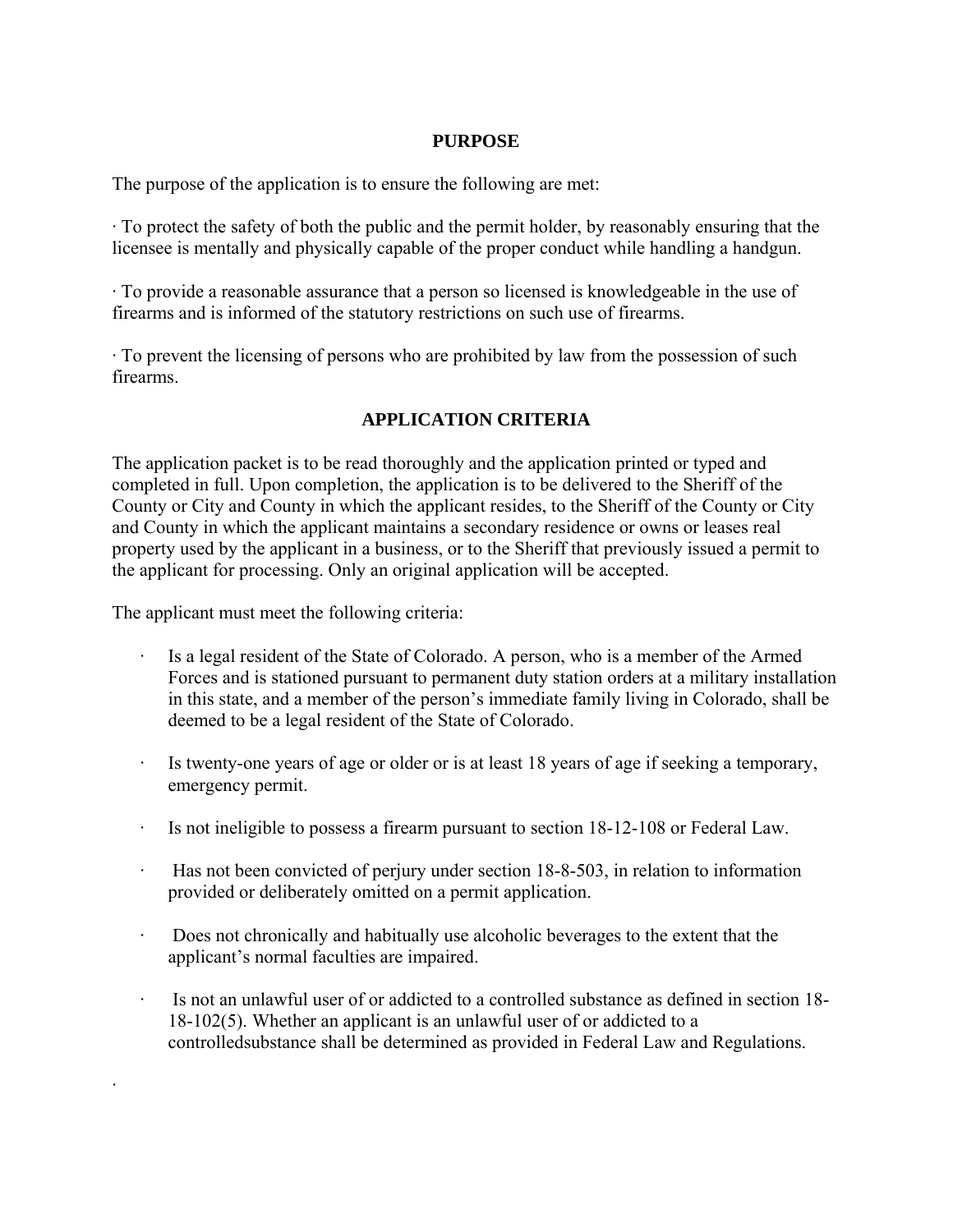Is not subject

- 1. to: a restraining order issued pursuant to section 18-1-1001 or section 19-2-707,C.R.S. that is in effect at the time the application is submitted,
- 2. a permanent restraining order issued pursuant to Article 14 of Title 13, C.R.S., or
- 3. a temporary restraining order issued pursuant to Article 14 of Title 13, C.R.S. that is in effect at the time the application is submitted.

· Demonstrates competence with a handgun by submitting:

- 1. evidence of experience with a firearm through participation in organized shooting competitions or current military service,
- 2. evidence that, at the time the application is submitted, the applicant is a certified instructor,
- 3. proof of honorable discharge from a branch of the United States Armed Forces within the three years preceding submittal of the application, or
- 4. proof of honorable discharge from a branch of the United States Armed Forces that reflects pistol qualifications obtained within the ten years preceding submittal of the application,
- 5. a training certificate from a "handgun training class" (see definitions) obtained within the ten years preceding submittal of the application. The applicant shall submit the **original training certificate** or a photocopy thereof that includes the **original signature**  of the class instructor. In obtaining a training certificate from a handgun training class, the applicant shall have discretion in selecting which handgun training class to complete.

# **POLICY**

The issuing County Sheriff's Office will conduct criminal history background investigations on all applicants, to include queries of national, state, and local databases and issue or deny a permit within 90 days of receiving a completed application. If the applicant resides in a municipality or town, the Sheriff **shall** consult with the police department of the municipality or town in which the applicant resides, and the Sheriff may consult with other local law enforcement agencies. Regardless of whether an applicant meets the criteria in the previous section, if the Sheriff has a reasonable belief that documented previous behavior by the applicant makes it likely the applicant will present a danger to self or others if the applicant receives a permit to carry a concealed handgun, the Sheriff may deny the permit. Accordingly, a permit routinely will be denied to a person: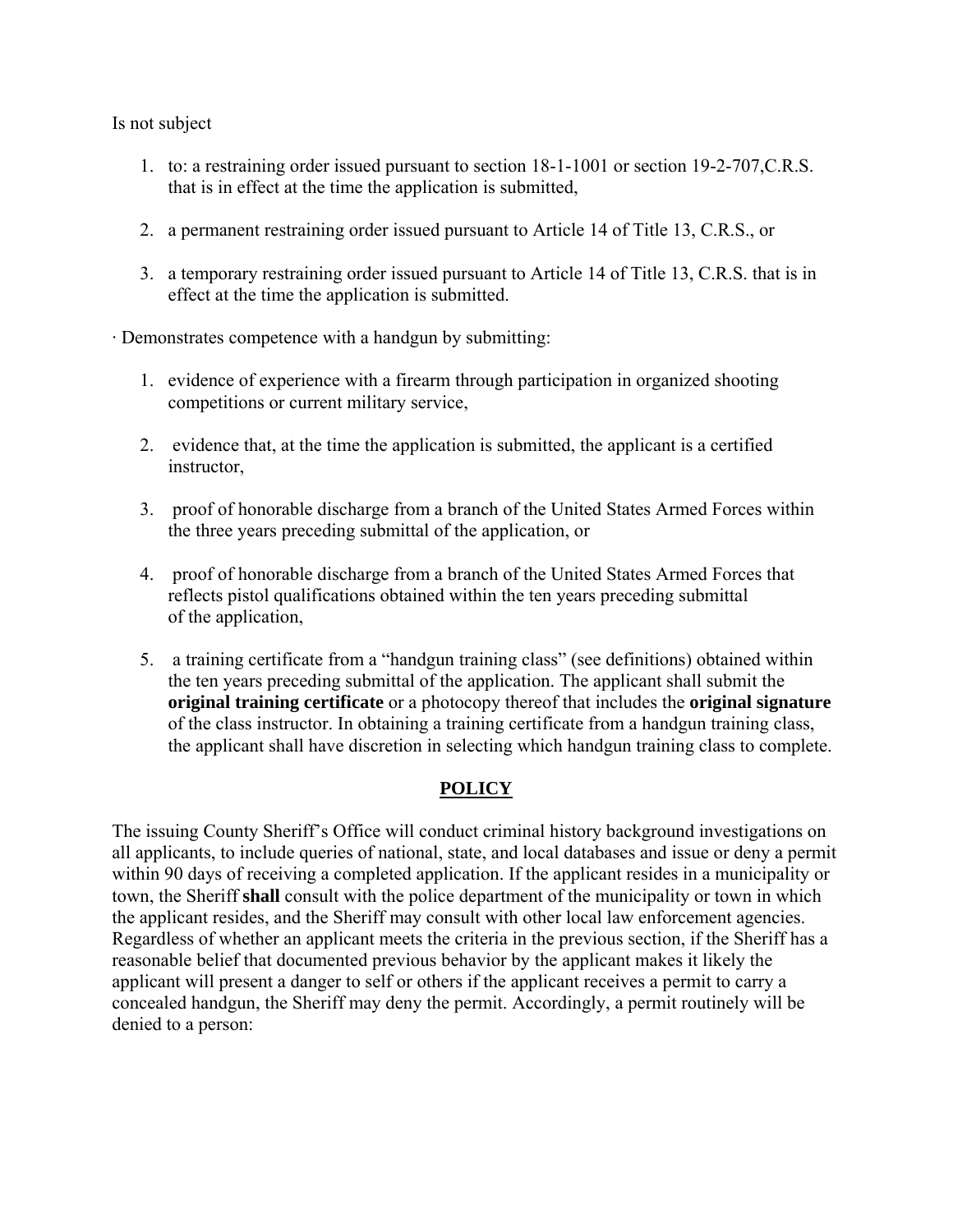· Ineligible to possess a firearm pursuant to C.R.S. (Colorado Revised Statutes) 18-12- 108, having been convicted of a felony offense, or convicted of an attempt or conspiracy to commit a felony, under Colorado or any other state's law or under federal law, or having any unresolved felony charges pending under the laws of this state, any other state, or the United States.

· Convicted of perjury under C.R.S. 18-8-503.

· Previously convicted of third degree assault as described in C.R.S. 18-3-204, misdemeanor third degree sexual assault as described in C.R.S. 18-3-404, misdemeanor child abuse as described in C.R.S. 18-6-401, or any municipal ordinance or law of any other state or the United States that includes similar elements, where the offense involved domestic violence as defined in Code of Federal Regulations, subpart 178.11 and does not have any such unresolved charges pending under the laws of this state, any other state, or the United States.

· Is the subject of an outstanding warrant for arrest.

· Has been adjudicated a juvenile delinquent pursuant to Article 2 of Title 19, C.R.S., or similar laws of any other state for an act that would have constituted a felony had the applicant been an adult at the time of the commission of the act, and does not have any unresolved charges for such an act pending under the laws of this state, any other state, or the United States.

· Is the subject of any valid restraining or emergency protection order, temporary or permanent, issued pursuant to C.R.S. 18-1-1001 or Section 19-2-707, C.R.S. that is in effect at the time the application is submitted.

· Who is an unlawful user of or addicted to any controlled substance as defined in section 102 of the Controlled Substances Act (21 U.S.C. 802).

· Chronically and habitually uses alcoholic beverages to the extent that the applicant's normal faculties are impaired. It shall be presumed that an applicant chronically and habitually uses alcoholic beverages to the extent that the applicant's normal faculties are impaired if the applicant has been committed as an alcoholic pursuant to C.R.S. 25-1-310 or 25-1-311 or has had two or more alcohol-related convictions or revocations under C.R.S. 42-4-1301 (1) or (2) or 42- 2-126, or any law of another state that has similar elements, within the ten-year period immediately preceding the date on which the permit application is submitted. The prohibition specified shall not apply to an applicant who provides an affidavit, signed by a professional counselor who is licensed pursuant to Article 43 of Title 12, C.R.S. and specializes in alcohol addiction, stating that the applicant has been evaluated by the counselor and has been determined to be a recovering alcoholic who has refrained from using alcohol for at least three years; except it shall apply if the person was ever involuntarily committed as an alcoholic.

· Has been adjudicated mentally defective, which includes having been adjudicated incompetent to manage their own affairs, or has been committed to a mental institution.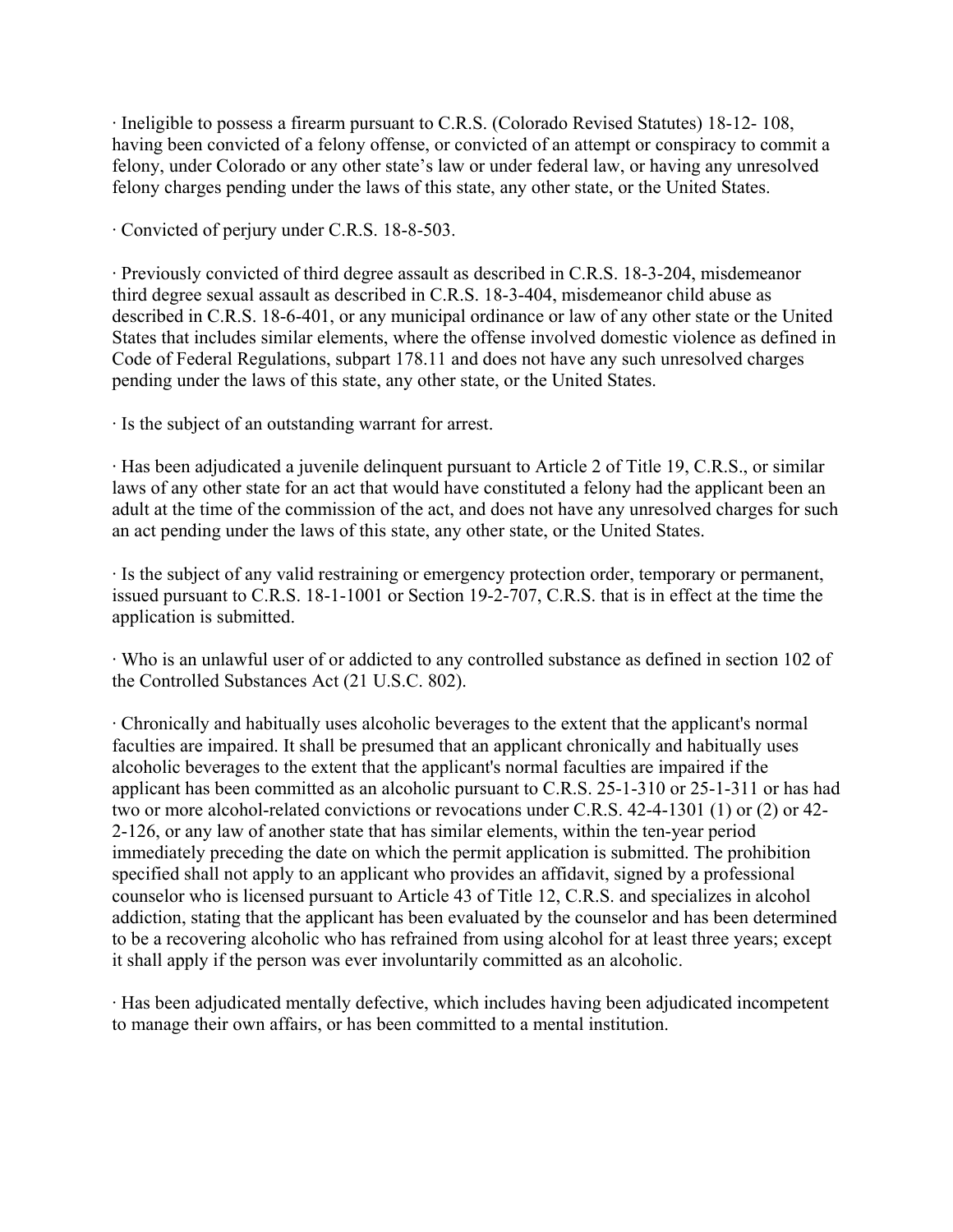# **TRAINING REQUIREMENTS**

The applicant must demonstrate competence with a handgun by submitting the following:

1. Evidence of experience with a firearm through participation in organized shooting competitions or current military service.

2. Evidence that, at the time the application is submitted, the applicant is a certified instructor.

3. Proof of honorable discharge from a branch of the United States Armed Forces within the three years preceding submittal of the application.

4. Proof of honorable discharge from a branch of the United States Armed Forces that reflects pistol qualifications obtained within the ten years preceding submittal of the application.

5. A certificate showing retirement from a Colorado Law Enforcement Agency that reflects pistol qualifications obtained within the ten years preceding submittal of the application.

6. A training certificate from a "handgun training class" (see definitions) obtained within the ten years preceding submittal of the application. The applicant shall submit the original training certificate or a photocopy thereof that includes the original signature of the class instructor. In obtaining a training certificate from a handgun training class, the applicant shall have discretion in selecting which handgun training class to complete.

# **CONDUCT**

A permittee, in compliance with the terms of a permit, may carry a concealed handgun as allowed by State Law. The permittee shall carry the permit, together with valid photo identification, at all times during which the permittee is in actual possession of a concealed handgun and shall produce both documents upon demand by a law enforcement officer. Failure to produce a permit upon demand by a law enforcement officer raises a rebuttable presumption that the person does not have a permit. Failure to carry and produce a permit and valid photo identification upon demand is a Class 1 Petty Offense.

A person who may lawfully possess a handgun or carry a handgun under the following circumstances without obtaining a permit and the handgun shall not be considered concealed:

1. The handgun in possession of a person who is in a private automobile or in some other private means of conveyance and who carries the handgun for a legal use, including self defense.

2. The handgun is in the possession of a person who is legally engaged in hunting activities within the state of Colorado.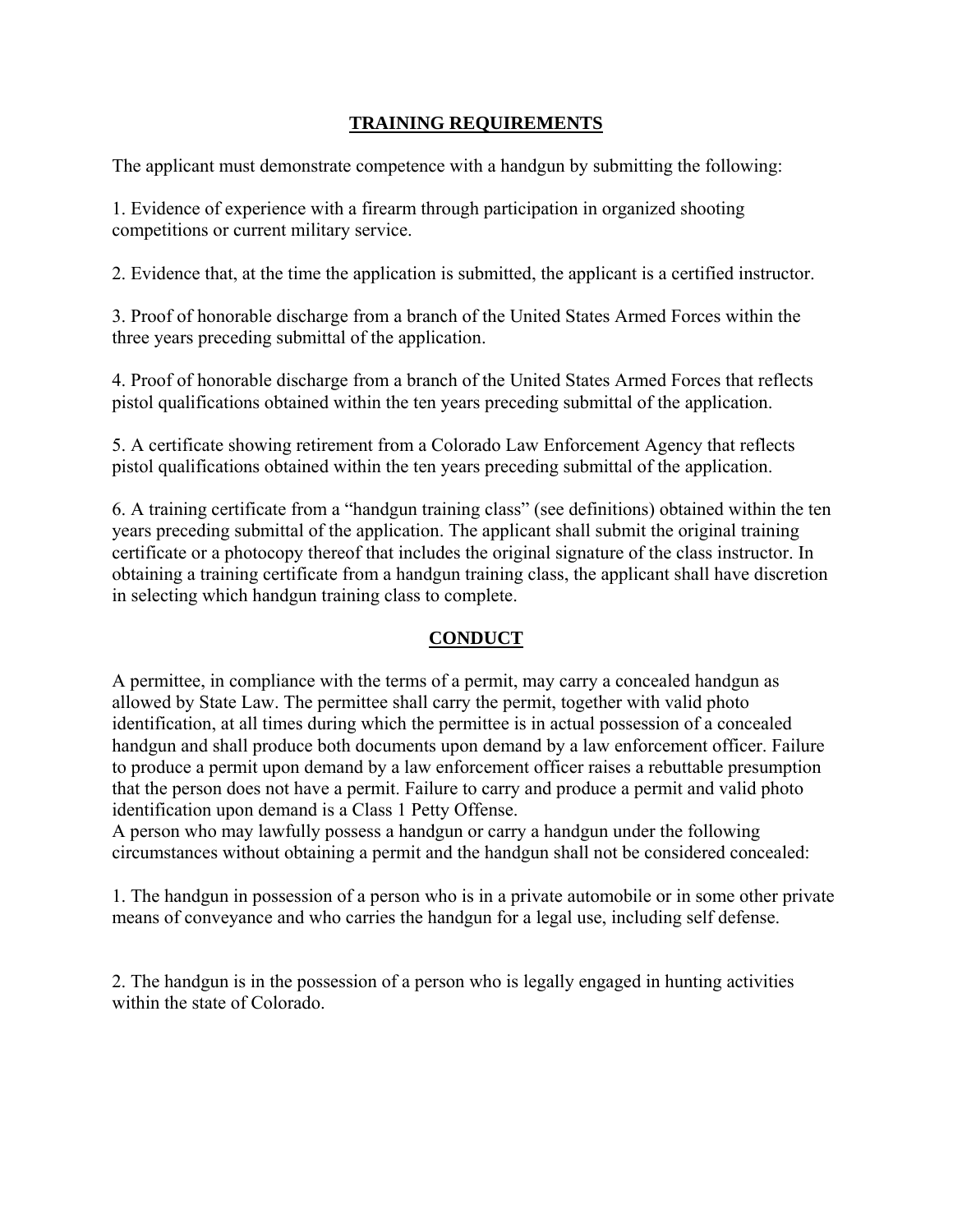## **CARRY RESTRICTIONS**

A permit to carry a concealed handgun authorizes the permittee to carry a concealed handgun in all areas of the state except as specifically limited as follows:

1. a person may not carry a concealed handgun into a place where the carrying of firearms is prohibited by Federal Law,

2. a person may not carry a concealed handgun on to the real property, or into any improvements erected thereon, of a public elementary, middle, junior high or high school,

3. a person may not carry a concealed handgun into a public building at which security personnel and electronic weapons screening devices are permanently in place,

4. a person may not carry a concealed handgun where a private property owner, private tenant, private employer or private business entity disallow.

### **PERMIT FEE**

A \$152.50 fee must accompany the application. The processing fee in the form of a cashier's check or money order made payable to "**Denver Police Department**".

### **These fees are non-refundable in the event the permit is not issued.**

*Fees shall be waived for retiring employees (within the first five years after retirement) of the issuing Sheriff if all other requirements are met and the applicant was previously fingerprinted as part of a pre-employment background investigation conducted by the issuing Sheriff.* 

### **EXPIRATION PERIOD**

This permit is valid for a period of five years after the date of issuance and may be renewed as provided in C.R.S. section 18-12-211. A permit issued pursuant to this part, including temporary emergency permits issued pursuant to Section 18-12-209 is effective in all areas of the state, except as otherwise provided in Section 18-12-214.

A permit issued pursuant to Section 18-12-105.1 as it existed prior to its repeal shall permanently expire on June 30, 2007, or on the expiration date specified on the permit, whichever occurs first. Within 120 days prior to the expiration of a permit issued prior to its repeal, the issuing authority shall send a notice of expiration to the permittee of the permit expiration and of his or her ability to renew the permit or obtain a new one.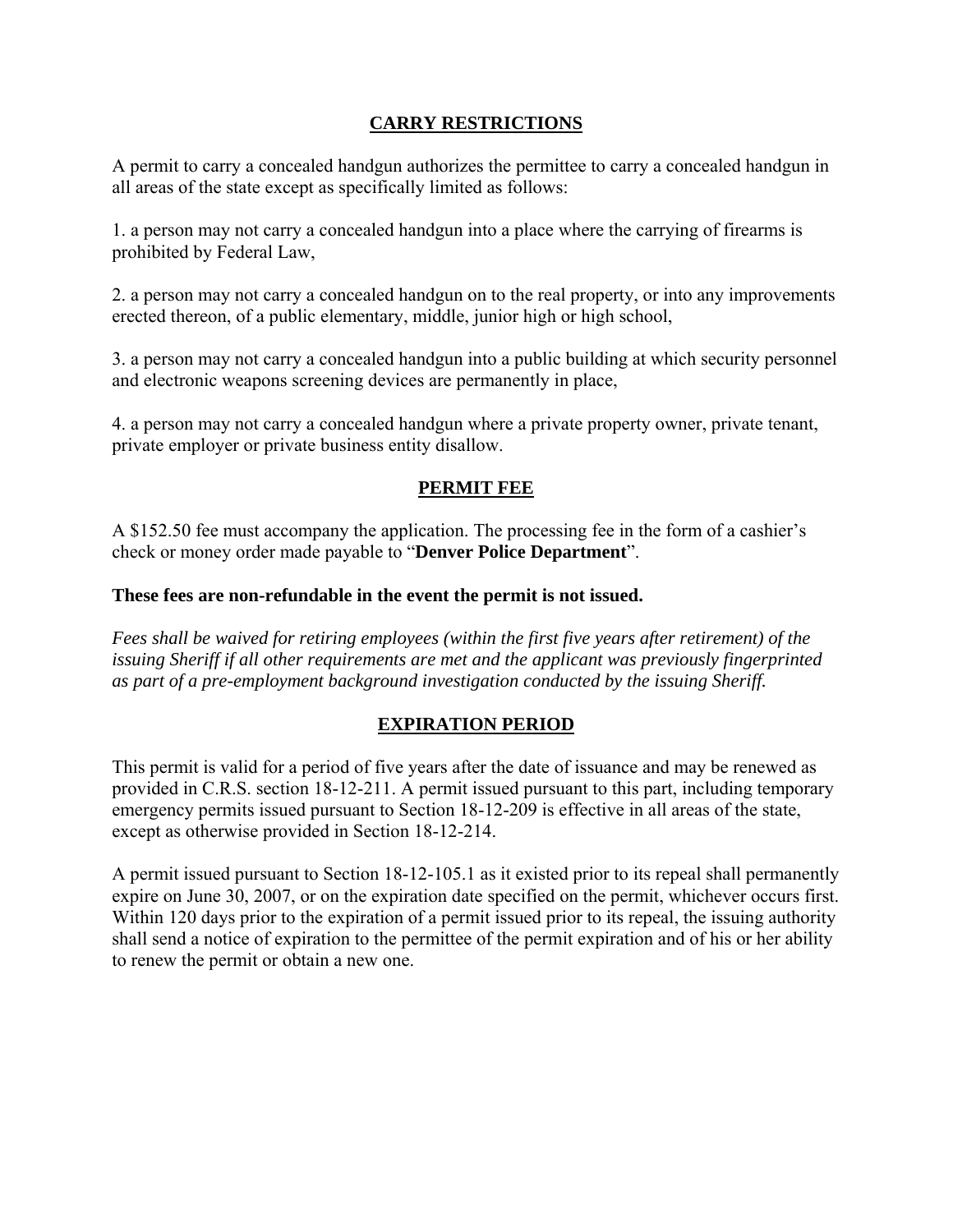# **RENEWAL**

Within 120 days prior to expiration of a permit, the permittee may obtain a renewal form from the issuing Sheriff and renew the permit by submitting to the issuing Sheriff a completed renewal form, a notarized affidavit stating that the permittee remains qualified pursuant to the criteria specified and the submittal of a \$63.00 renewal fee in the form of a cashier's check or money order, made payable to "**Denver Police Department**

A permittee who fails to file a renewal form on or before the permit expiration date may renew the permit by paying a late fee of \$15.00 in addition to the above mentioned renewal fees. No permit shall be renewed six months or more after its expiration date and the permit shall be deemed permanently expired. A person whose permit has permanently expired may reapply by submitting a new application and the required fees.

### **PERMIT SUSPENSION/REVOCATION/DENIAL**

Any peace officer in the state of Colorado may confiscate any concealed handgun permit issued by the issuing Sheriff's Office for delivery to the issuing Sheriff, when the peace officer has reasonable suspicion that the permit holder falls into a category for which the permit would not have been issued initially or would present a danger to himself or herself or others if the permit holder retains the permit. *The issuing Sheriff will determine whether to suspend or revoke the permit.* The suspension or revocation of the permit may be appealed directly to the Sheriff if the permit holder believes the permit was unfairly confiscated and/or revoked.

Any arrest for alcohol/drug violations; or any alcohol or controlled substance abuse will result in suspension of the permit pending legal action on the matter. Any convictions for these charges will result in revocation of the permit.

If the applicant fails to qualify under the criteria listed in section 18-12-203 (1) or that the applicant would be a danger as described in section 18-12-203 (2) and the Sheriff denies the permit application, he or she shall notify the applicant in writing, stating the grounds for denial and informing the applicant of the right to seek a second review of the application by the Sheriff, to submit additional information for the record, and to seek judicial review pursuant to section 18-12-207.

### **TEMPORARY EMERGENCY PERMITS**

A Sheriff may issue a temporary emergency permit to carry a concealed handgun to a person whom the Sheriff has reason to believe may be in immediate danger. A person shall submit to the Sheriff of the county in which the person resides or in which the circumstances giving rise to the emergency exist the items specified in C.R.S. 18-12-205; except that an applicant for a temporary emergency permit need not submit documentary evidence demonstrating competence with a handgun.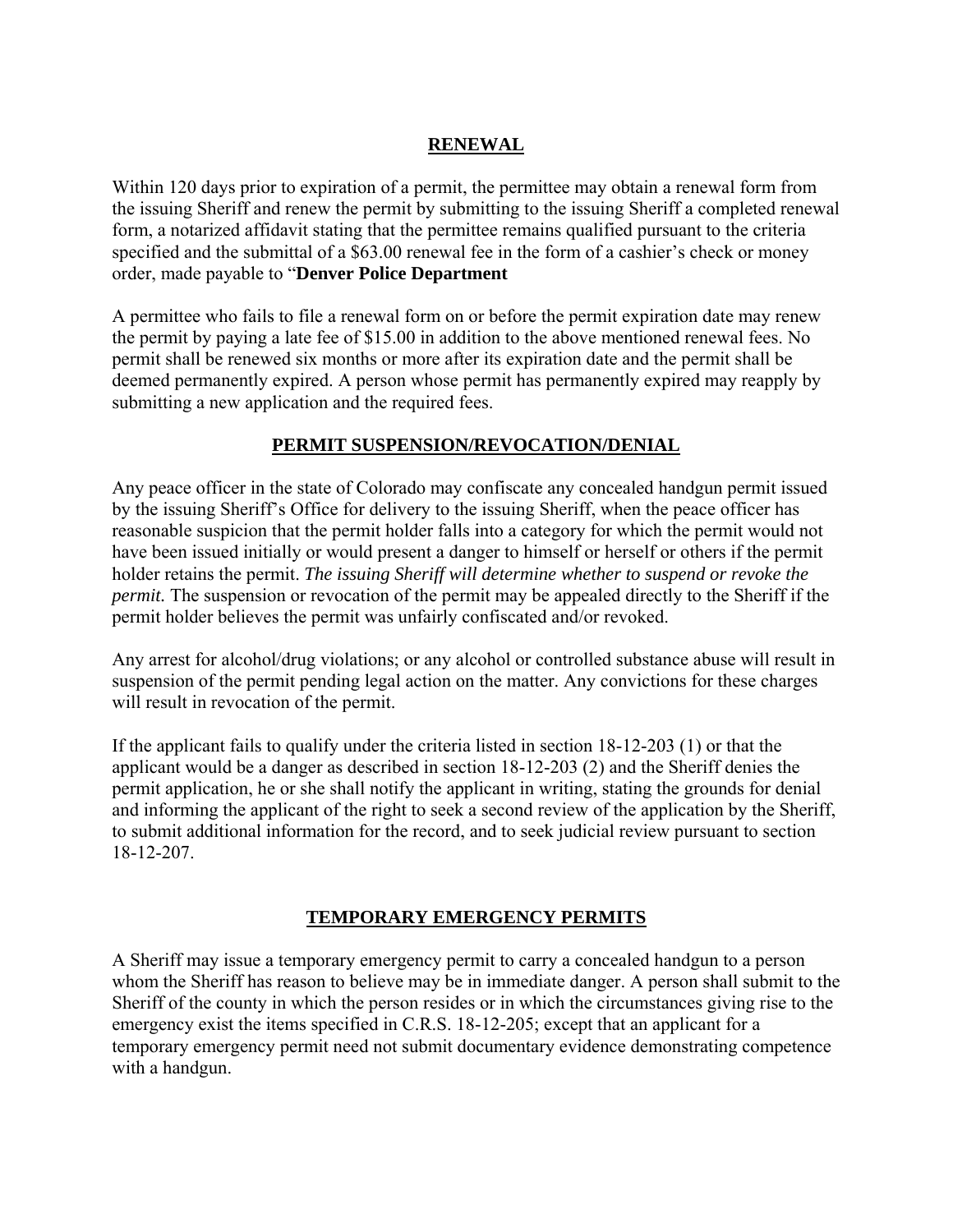The applicant may be eighteen years of age or older.

The applicant shall submit a temporary permit fee of \$55.5 0 to the in the form of a cashier's check or money order, made payable to "**Denver Police Department**".. A temporary emergency permit is valid for a period of ninety days after the date of issuance.

### *MAINTENANCE OF PERMIT - ADDRESS CHANGE - INVALIDITY OF PERMIT*

Within 30 days after a permittee changes the address specified on his or her permit or three business days after his or her permit is lost, stolen or destroyed, the permittee shall notify the issuing Sheriff of the change of address or permit loss, theft, or destruction. Failure to notify the Sheriff is a Class 1 Petty Offense.

If a permit is lost, stolen or destroyed the permit is automatically invalid. The person to whom the permit was issued may obtain a duplicate upon submittal of a notarized statement to the issuing Sheriff that the permit was lost, stolen or destroyed and the fee of \$15.00.

### **RECIPROCITY**

Some states may honor your permit. As this information is determined, it will be posted on the Colorado Bureau of Investigations and the County Sheriff's of Colorado web sites.

### **DATABASES**

Each Sheriff shall maintain a list of permit holders. Information may be shared with another criminal justice agency upon request for law enforcement purposes or for the purpose of determining the validity of the permit.

Sheriff's may list permit holders in CBI's Colorado Information Center (CCIC) "Person of Interest" file. This database is searchable by name and only available to law enforcement personnel. This file has no criminal implications, but will identify a permit holder who comes in contact with a law enforcement agency to facilitate notification of the issuing Sheriff in the event of any misconduct or concerns regarding the permit holder.

#### **COLORADO STATUTES REGARDING DEADLY PHYSICAL FORCE AND CARRYING CONCEALED FIREARMS**

#### *18-1-704 Use Of Physical Force In Defense Of A Person*

1. Except as provided in subsections (2) and (3) of this section, a person is justified in using physical force upon another person in order to defend himself or a third person from what he reasonably believes to be the use or imminent use of unlawful physical force by that other person, and he may use a degree of force which he reasonably believes to be necessary for that purpose.

2. Deadly physical force may be used only if a person reasonably believes a lesser degree of force is inadequate and: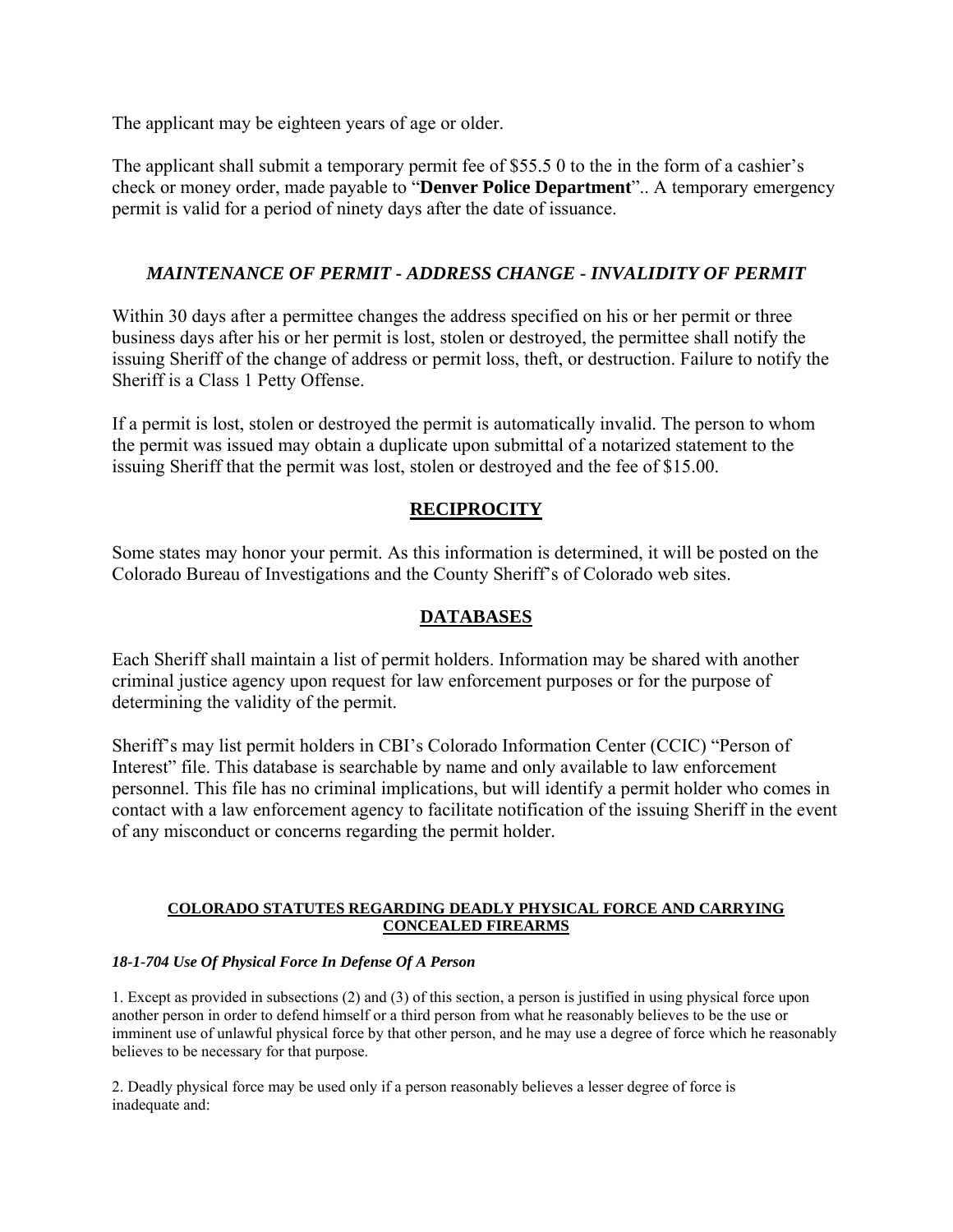a) The actor has reasonable grounds to believe, and does believe, that he or another person is in imminent danger of being killed or of receiving great bodily injury; or

b) The other person is using or reasonably appears about to use physical force against an occupant of a dwelling or business establishment while committing or attempting to commit burglary as defined in sections 18- 4-202 to 184-204; or

c) The other person is committing or reasonably appears about to commit kidnapping as defined in section 18- 3-301 or 18-3-302, robbery as defined in section 184-301 or 184-302, sexual assault as set forth in section 18-3- 402 or 18- 3-403, or assault as defined in sections 18-3-202 or 18-3-203.

3. Notwithstanding the provisions of subsection (1) of this section, a person is not justified in using physical force if:

a) With intent to cause bodily injury or death to another person, he provokes the use of unlawful physical force by that other person; or

b) He is the initial aggressor, except that his use of physical force upon another person under the circumstances is justifiable if he withdraws from the encounter and effectively communicates to the other person his intent to do so, but the latter nevertheless continues or threatens the use of unlawful physical force; or c) The physical force involved is the product of a combat by agreement not specifically authorized by law.

#### *18-1-704.5 Use Of Deadly Physical Force Against An Intruder ("Make My Day law")*

1. The general assembly hereby recognizes that the citizens of Colorado have a right to expect absolute safety within their own homes.

2. Notwithstanding the provisions of section 18-1-704, any occupant of a dwelling is justified in using any degree of physical force, including deadly physical force, against another person when that other person has made an unlawful entry into the dwelling, and when the occupant has a reasonable belief that such other person has committed a crime in the dwelling in addition to the uninvited entry, or is committing or intends to commit a crime against a person or property in addition to the uninvited entry, and when the occupant reasonably believes that such other person might use any physical force, no matter how slight, against any occupant.

3. Any occupant of a dwelling using physical force, including deadly physical force, in accordance with the provisions or subsection (2) of this section shall be immune from criminal prosecution for the use of such force.

4. Any occupant of a dwelling using physical force, including deadly physical force, in accordance with the provisions of subsection (2) of this section shall be immune from any civil liability for injuries or death resulting from the use of such force.

#### *18-1-705 Use Of Physical Force In Defense Of Premises*

A person in possession or control of any building, realty, or other premises, or a person who is licensed or privileged to be thereon, is justified in using reasonable and appropriate physical force upon another person when and to the extent that it is reasonably necessary to prevent or terminate what he reasonably believes to be the commission or attempted commission of an unlawful trespass by the other person in or upon the building, realty, or premises. However, he may use deadly force only in defense of himself or another as described in section 18-1-704, or when he reasonably believes it necessary to prevent what he reasonably believes to be an attempt by the trespasser to commit first degree arson.

#### *18-1-706 Use of Physical Force in Defense of Property*

A person is justified in using reasonably and appropriate physical force upon another person when and to the extent that he reasonably believes it necessary to prevent what he reasonably believes to be an attempt by the other person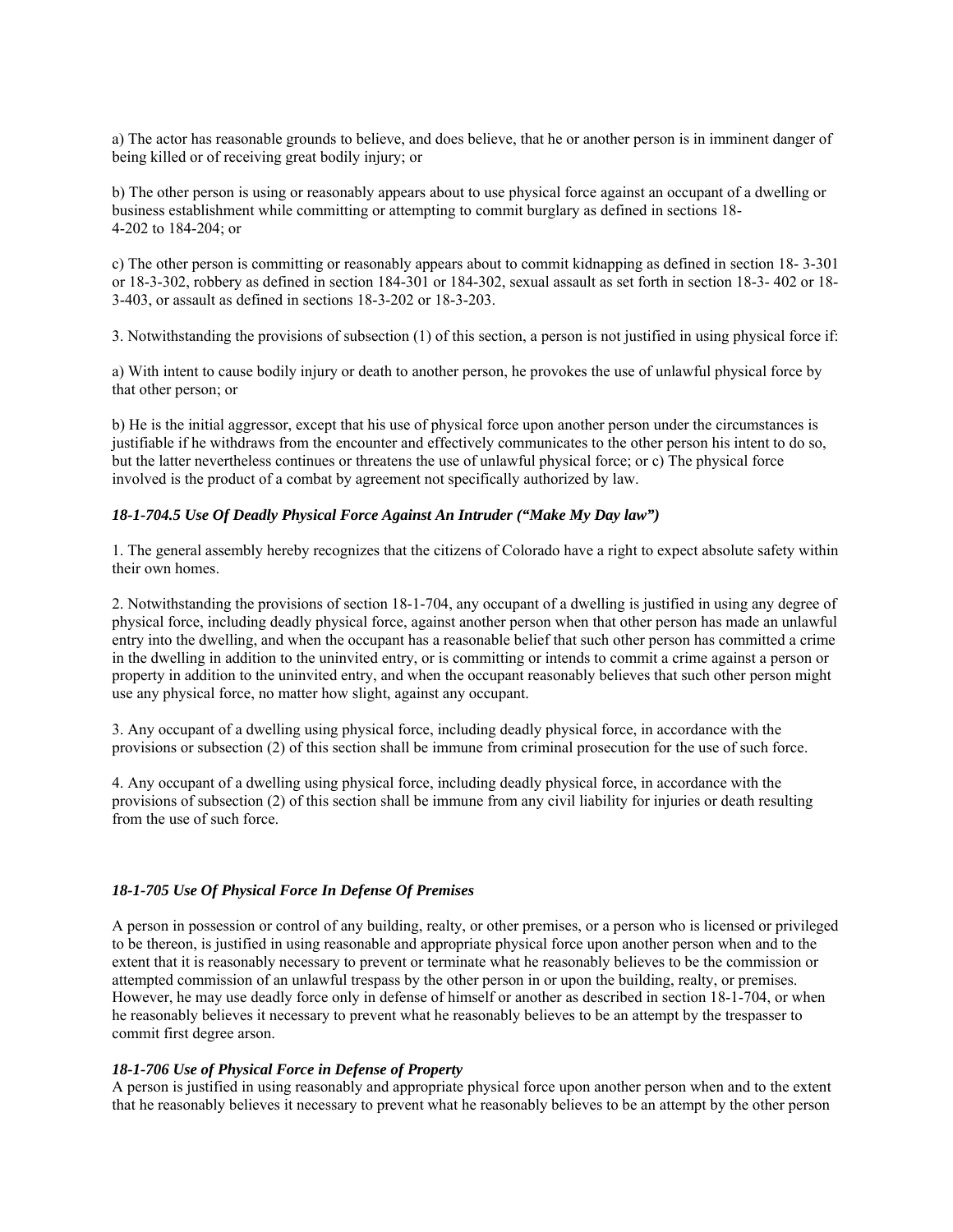to commit theft, criminal mischief, or criminal tampering involving property, but he may use deadly physical force under these circumstances only in defense of himself or another as described in section 18-1-704.

#### *18-1-707 Use Of Physical Force In Making An Arrest Or In Preventing An Escape*

1. Except as provided in subsection (2) of this section, a peace officer is justified in using reasonable and appropriate physical force upon another person when and to the extent that he reasonably believes it necessary:

a) To effect an arrest or to prevent the escape from custody of an arrested person unless he knows that the arrest is unauthorized; or

b) To defend himself or a third person from what he reasonably believes to be the use or imminent use of physical force while effecting or attempting to effect such an arrest or while preventing or attempting to prevent such an escape.

2. A peace officer is justified in using deadly physical force upon another person for a purpose specified in subsection (1) of this section only when he reasonably believes that it is necessary:

a) To defend himself or a third person from what he reasonably believes to be the use or imminent use of deadly physical force; or

b) To effect an arrest, or to prevent the escape from custody, of a person whom he reasonably believes:

- i) Has committed or attempted to commit a felony involving the use or threatened use of a deadly weapon; or
- ii) Is attempting to escape by the use of a deadly weapon; or
- iii) Otherwise indicates, except through a motor vehicle violation, that he is likely to endanger human life or to inflict serious bodily injury to another unless apprehended without delay.

3. Nothing in subsection (2)(b) of this section shall be deemed to constitute justification for reckless or criminally negligent conduct by a peace officer amounting to an offense against or with respect to innocent persons whom he is not seeking to arrest or retain in custody.

4. For purposes of this section, a reasonable belief that a person has committed an offense means a reasonable belief in facts or circumstances, which if true would in law constitute an offense. If the believed facts or circumstances would not in law constitute an offense, an erroneous though not unreasonable belief that the law is otherwise does not render justifiable the use of force to make an arrest or to prevent an escape from custody. A peace officer who is effecting an arrest pursuant to a warrant is justified in using the physical force prescribed in subsections (1) and (2) of this section unless the warrant is invalid and is known by the officer to be invalid.

5. Except as provided in subsection (6) of this section, a person who has been directed by a peace officer to assist him to effect an arrest or to prevent an escape from custody is justified in using reasonable and appropriate physical force when and to the extent that he reasonably believes that force to be necessary to carry out the peace officer's direction, unless he knows that the arrest or prospective arrest is not authorized.

6. A person who has been directed to assist a peace officer under circumstances specified in subsection (5) of this section may use deadly physical force to effect an arrest or to prevent an escape only when:

a) He reasonably believes that force to be necessary to defend himself or a third person from what he reasonably believes to be the use or imminent use of deadly physical force; or b) He is directed or authorized by the peace officer to use deadly physical force and does not know, if that happens to be the case, that the peace officer himself is not authorized to use deadly physical force under the circumstances.

7. A private person acting on his own account is justified in using reasonable and appropriate physical force upon another person when and to the extent that he reasonably believes it necessary to effect an arrest, or to prevent the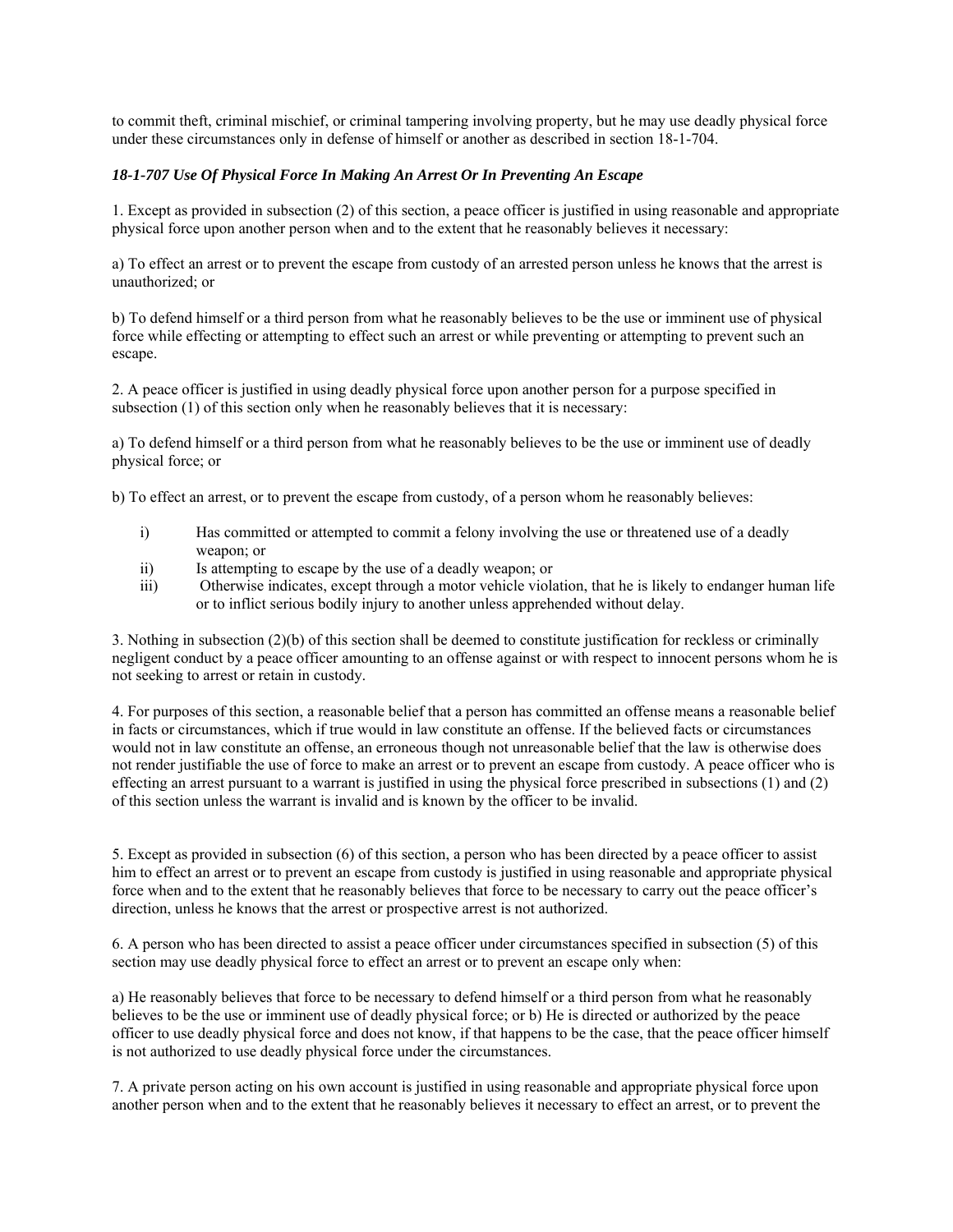escape from custody of an arrested person who has committed an offense in his presence; but he is justified in using deadly physical force for the purpose only when he reasonably believes it necessary to defend himself or a third person from what he reasonably believes to be the use or imminent use of deadly physical force.

8. A guard or peace officer employed in a detention facility is justified:

a) In using deadly physical force when he reasonably believes it necessary to prevent the escape of a prisoner convicted of, charged with, or held for a felony, or confined under the maximum security rules of any detention facility as such facility is defined in subsection (9) of this section.

b) In using reasonable and appropriate physical force, but not deadly physical force, in all other circumstances when and to the extent that he reasonably believes it necessary to prevent what he reasonably believes to be the escape of a prisoner from a detention facility.

9. "Detention facility" as used in subsection (8) of this section means any place maintained for the confinement, pursuant to law, of persons charged with or convicted of an offense, held pursuant to the "Colorado Children's Code," held for extradition, or otherwise confined pursuant to an order of a court.

#### *18-12-105 Unlawfully Carrying A Concealed Weapon - Unlawful Possession Of Weapons*

1. A person commits a class 2 misdemeanor if such person knowingly and unlawfully:

a) Carries a knife concealed on or about his or her person; or

b) Carries a firearm concealed on or about his or her person; or

c) Without legal authority, carries, brings, or has in such person's possession a firearm or any explosive, incendiary, or other dangerous device on the property of or within any building in which the chambers, galleries, or offices of the general assembly, or either house thereof, are located, or in which a legislative hearing or meeting is being or is to be conducted, or in which the official offices of any member, officer, or employee of the general assembly are located.

d) Deleted by Laws 1993, S.B.93-38, section 1, off. July 1, 1993.

4. It shall be an affirmative defense that the defendant was:

a) A person in his or her own dwelling or place of business or on property owned or under his or her control at the time of the act of carrying; or

b) A person in a private automobile or other private means of conveyance who carries a weapon for lawful protection of such person's or another's person or property while traveling; or

c) A person who, at the time of carrying a concealed weapon, held a valid written permit to carry a concealed weapon issued pursuant to section 18-12-105.1 as it existed prior to its repeal, or, if the weapon involved was a handgun, held a valid permit to carry a concealed handgun or a temporary emergency permit issued pursuant to Part 2 of this article; except that it shall be an offense under this section if the person was carrying a concealed handgun in violation of the provisions of Section 18-12-214; or

d) A peace officer, level I or level Ia, as defined in section  $18{\text -}1{\text -}901(3)(l)(l)(l)$  or  $(3)(l)(Il)(A)$ ; or

e) A peace officer, level II, as defined in section 18-1-901(3)(1)(III), while on duty; or

f) A United States probation officer or a United States pretrial services officer while on duty and serving in the state of Colorado under the authority of rules and regulations promulgated by the judicial conference of the United States.

#### *18-12-105.5 Unlawfully Carrying A Concealed Weapon - Unlawful Possession Of Weapons - School, College, Or University Grounds*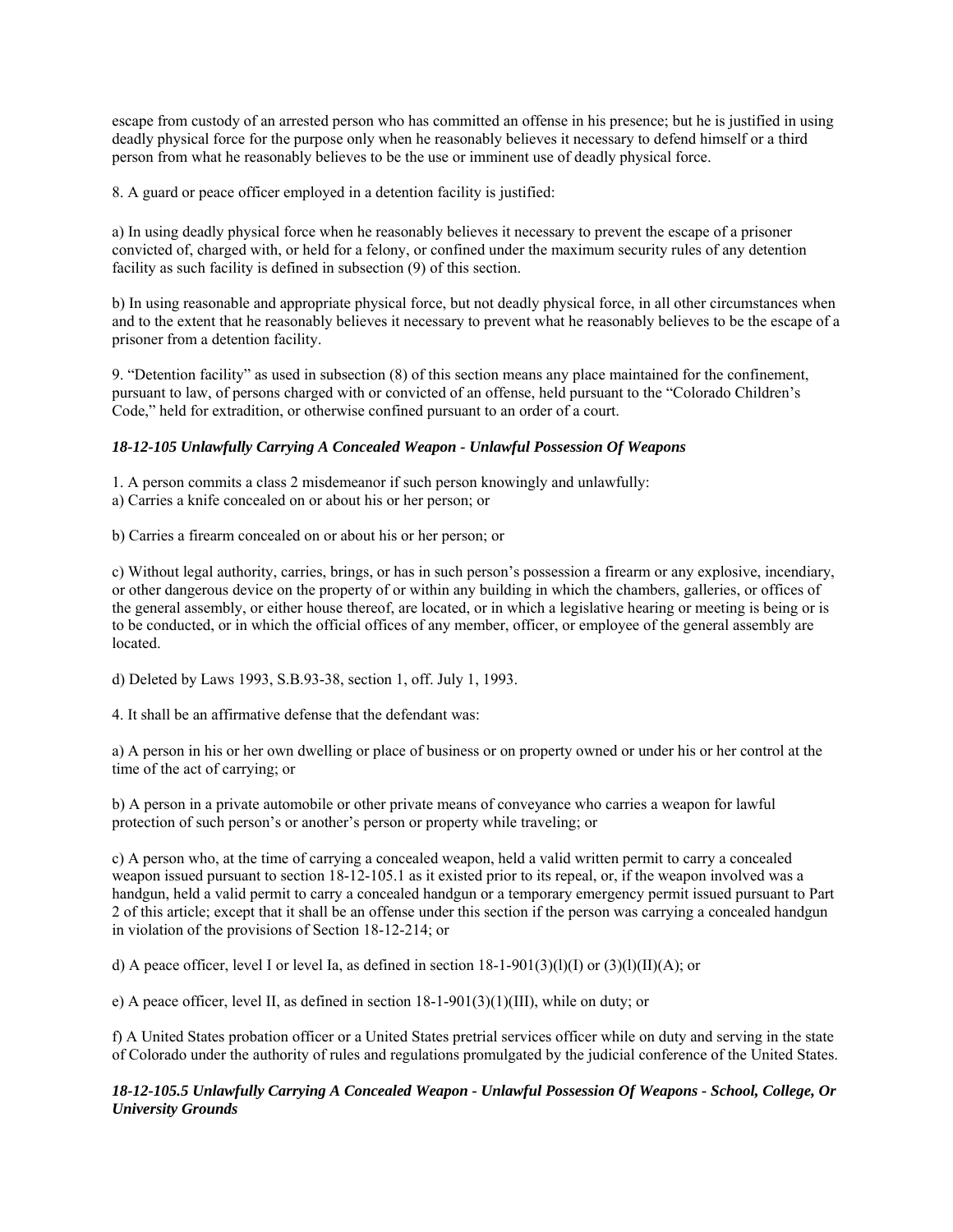1. A person commits a class 2 misdemeanor if such person knowingly and unlawfully and without legal authority carries, brings, or has in such person's possession a deadly weapon as defined in section 18-1- 901(3)(e) in or on the real estate and all improvements erected thereon of any public or private elementary, middle, junior high, or high school or any public or private college, university, or seminary, except for the purpose of presenting an authorized public demonstration or exhibition pursuant to instruction in conjunction with an organized school or class, for the purpose of carrying out the necessary duties and functions of an employee of an educational institution which require the use of a deadly weapon, or for the purpose of participation in an authorized extracurricular activity or on an athletic team.

2. Notwithstanding the provisions of section 18-1-106, upon a conviction for a violation of this section either within or upon the grounds of any public or private elementary, middle, junior high, or high school or vocational school, the defendant shall be a special offender and the court, if it determines that incarceration is appropriate, shall be required to sentence the defendant to a term that is greater than the twelve-month maximum sentence specified for the class 2 misdemeanor but not more than twice the twelve-month maximum term specified for the class 2 misdemeanor. In addition to such term of imprisonment, the court shall fine the defendant without suspension at least the maximum fine of one thousand dollars specified for the class 2 misdemeanor but not more than ten times the one thousand dollar maximum fine specified for the class 2 misdemeanor.

3. It shall not be an offense under this section if.

a) The weapon is unloaded and remains inside a motor vehicle while upon the real estate of any public or private college, university, or seminary; or

b) The person is in that person's own dwelling or place of business or on property owned or under that person's control at the time of the act of carrying; or

c) The person is in a private automobile or other private means of conveyance and is carrying a weapon for lawful protection of that person's or another's person or property while traveling; or

d) The person, at the time to carrying a concealed weapon, held a valid written permit to carry a concealed weapon issued pursuant to section 18-12-105.1 as said section existed prior to its repeal; except that it shall be an offense under this section if the person was carrying a concealed handgun in violation of the provisions of Section 18-12- 214 (3); or

(e) The weapon involved was a handgun and the person held a valid permit to carry a concealed handgun or a temporary emergency permit issued pursuant to Part 2 of this article; except that it shall be an offense under this section if the person was carrying a concealed handgun in violation of the provisions of Section 18-12-214 (3); or

e) The person is a peace officer, level I or level Ia, as defined in section  $18{\text -}1{\text -}901(3)(1)(N)$  or  $(3)(1)(N)$ ; or

f) The person is a peace officer, level II, as defined in section  $18-1-901(3)(1)(III)$ , while on duty; or

g) The person is a peace officer, level IIIa, as defined in section 18-1-901(3)(1)(IV.5), while on duty and

under supervision; or

h) The person has possession of the weapon for use in an educational program approved by a school which program includes, but shall not be limited to, any course designed for the repair or maintenance of weapons.

#### *18-12-106 Prohibited Use of Weapons*

A person commits a class 2 misdemeanor if:

- a) He knowingly and unlawfully aims a firearm at another person; or
- b) Recklessly or with criminal negligence he discharges a firearm or shoots a bow and arrow; or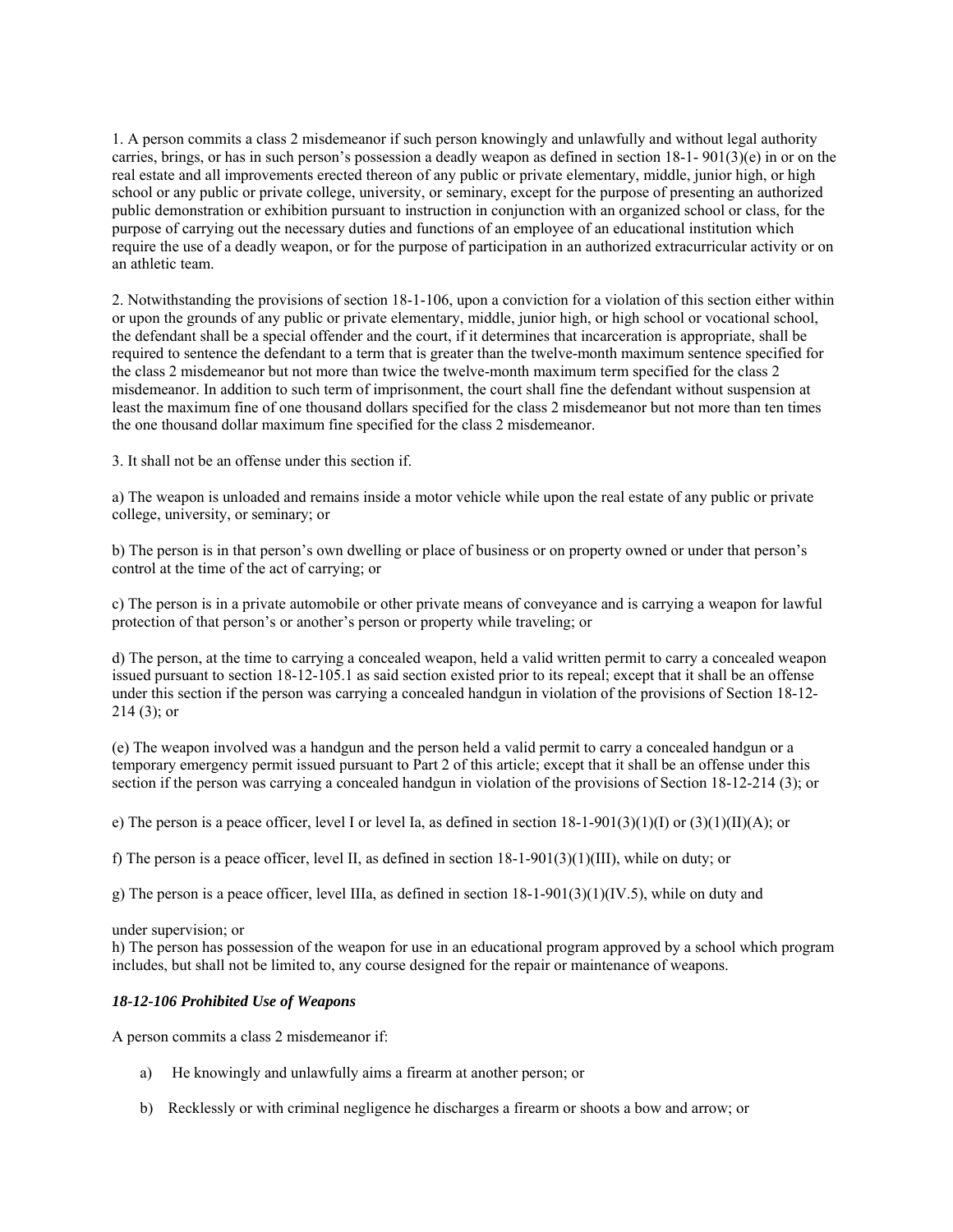c) He knowingly sets a loaded gun, trap, or device designed to cause an explosion upon being tripped or approached, and leaves it unattended by a competent person immediately present; or

d) The person has in his or her possession a firearm while the person is under the influence of intoxicating liquor or of a controlled substance, as defined in section 12-22-303 (7), C.R.S. Possession of a permit issued under section 18- 12-105.1, as it existed prior to its repeal, or possession of a permit or a temporary emergency permit issued pursuant to Part 2 of this article is no defense to a violation of this subsection (1).

e) He knowingly aims, swings, or throws a throwing star or nunchaku as defined in this paragraph (e) at another person, or he knowingly possesses a throwing star or nunchaku in a public place except for the purpose of presenting an authorized public demonstration or exhibition or pursuant to instruction in conjunction with an organized school or class. When transporting throwing stars or nunchaku for a public demonstration or exhibition or for a school or class, they shall be transported in a closed, non-accessible container. For purposes of this paragraph (e) "nunchaku" means an instrument consisting of two sticks, clubs, bars, or rods to be used as handles, connected by a rope, cord, wire, or chain, which is in the design of a weapon used in connection with the practice of a system of self-defense, and "throwing star" means a disk having sharp radiating points or any disk-shaped bladed object which is hand-held and thrown and which is in the design of a weapon used in connection with the practice of a system of self-defense.

#### *18-12-110 Forfeiture of Firearms*

Upon the motion of the prosecuting attorney after the conviction of a defendant, the court may order the forfeiture of any firearms which were used by the defendant during the course of the criminal episode which gave rise to said conviction as an element of sentencing or as a condition of probation or of a deferred sentence. Firearms forfeited under this section shall be disposed of pursuant to section 16-13-311, C.R.S.

#### *18-12-213 Reciprocity*

A permit to carry a concealed handgun or a concealed weapon that is issued to a person twenty-one years of age or older by a state that recognizes the validity of permits issued pursuant to this part shall be valid in this state in all respects as a permit issued pursuant to this part.

#### *18-12-214 Authority granted by permit - carry restrictions.*

(1) (a) A permit to carry a concealed handgun authorizes the permittee to carry a concealed handgun in all areas of the state, except as specifically limited in this section. A permit does not authorize the permittee to use a handgun in a manner that would violate a provision of state law. A local government does not have authority to adopt or enforce an ordinance or resolution that would conflict with any provision of this part.

(b) A peace officer may temporarily disarm a permittee, incident to a lawful stop of the permittee. The peace office shall return the handgun to the permittee prior to discharging the permittee from the scene.

(2) A permit issued pursuant to this part does not authorize a person to carry a concealed handgun into a place where the carrying of firearms is prohibited by federal law.

(3) A permit issued pursuant to this part does not authorize a person to carry a concealed handgun onto the real property, or into any improvements erected thereon, of a public elementary, middle, junior high, or high school; except that:

(a) A permittee may have a handgun on the real property of the public school so long as the handgun remains in his or her vehicle and, if the permittee is not in the vehicle, the handgun is in a compartment within the vehicle and the vehicle is locked.